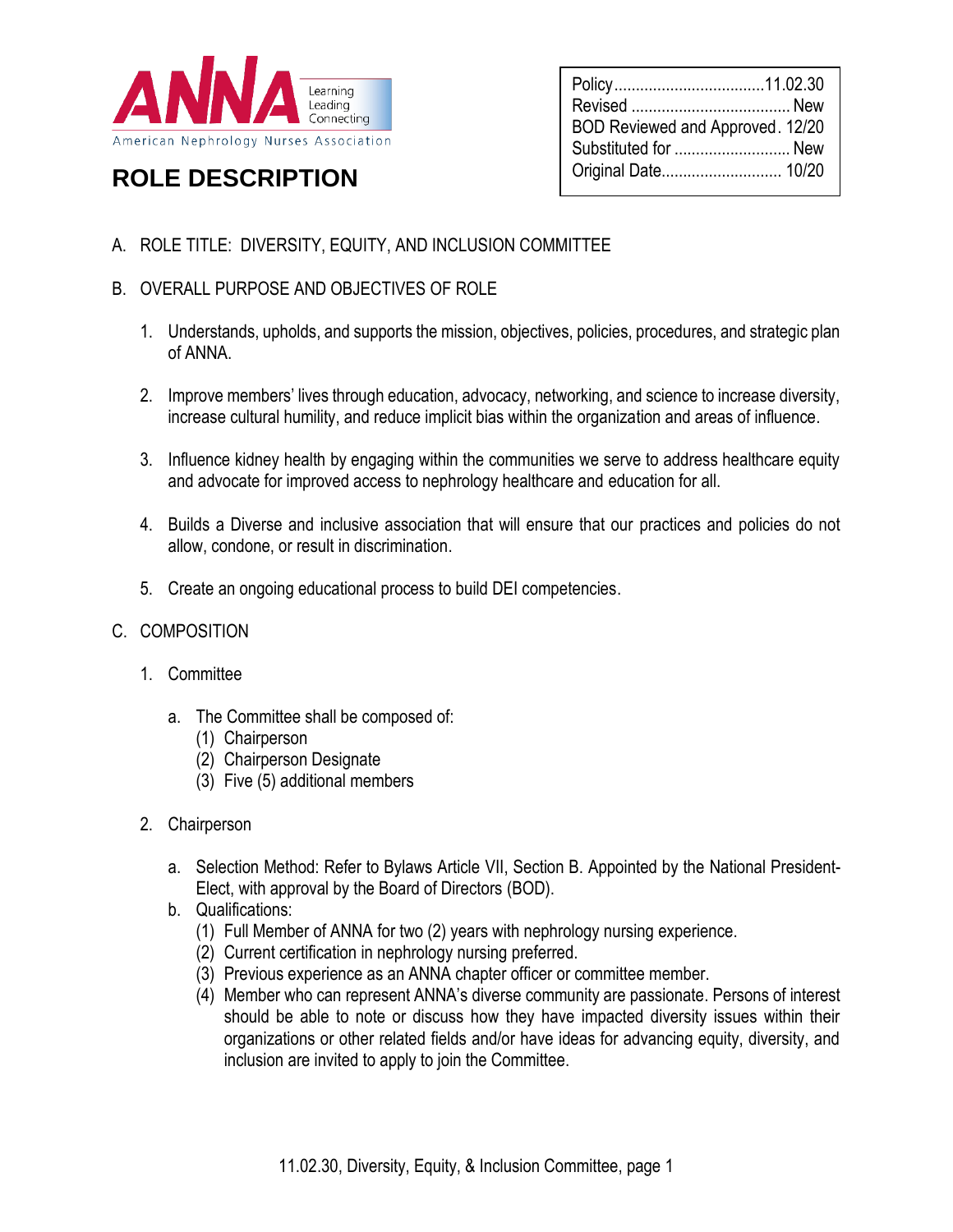- c. Selection Criteria:
	- (1) Knowledge of ANNA organizational structure.
	- (2) Understanding of the need to maintain confidentiality.
	- (3) Demonstrated ability to lead a group.
	- (4) Knowledge of software and access to computer-facilitated communication for email and word processing.
	- (5) Selection will take into consideration to include people of color, millennials, single parents, veterans, LGBTQIA, men, and age diversity due to ageism.
- 3. Chairperson Designate
	- a. Selection Method: Refer to Bylaws Article VII, Section B. Appointed by the National President-Elect, with approval by the BOD.
	- b. Qualifications:
		- (1) Full Member of ANNA for two (2) years with nephrology nursing experience.
		- (2) Current certification in nephrology nursing preferred.
		- (3) Previous experience as an ANNA chapter officer or committee member.
		- (4) Member who can represent ANNA's diverse community are passionate. Persons of interest should be able to note or discuss how they have impacted diversity issues within their organizations or other related fields and/or have ideas for advancing equity, diversity, and inclusion are invited to apply to join the Committee.
	- c. Selection Criteria:
		- (1) Knowledge of ANNA organizational structure.
		- (2) Understanding of the need to maintain confidentiality.
		- (3) Demonstrated ability to lead a group.
		- (4) Knowledge of software and access to computer-facilitated communication for email and word processing.
		- (5) Selection will take into consideration to include people of color, millennials, single parents, veterans, LGBTQIA, men, and age diversity due to ageism.
- 4. Committee Members
	- a. Selection Method: Selected by the Chairperson based on the following processes.
		- (1) Promoted to ANNA members.
		- (2) Members can either be nominated by someone else or self-nominated.
		- (3) Potential candidates can either accept or decline the nomination.
		- (4) Acceptance of the nomination would lead the person to questions and the essay portion of the application, including:
			- a. Preferred Pronouns
			- b. Languages You Speak
			- c. Why would you like to serve on the Health Equity, Diversity, and Inclusion Committee?
			- d. What skills do you bring to the Committee?
			- e. What areas of focus are of most interest to you Education, Recruitment & Retention, Leadership, Outreach?
			- f. What else would you like to share about yourself?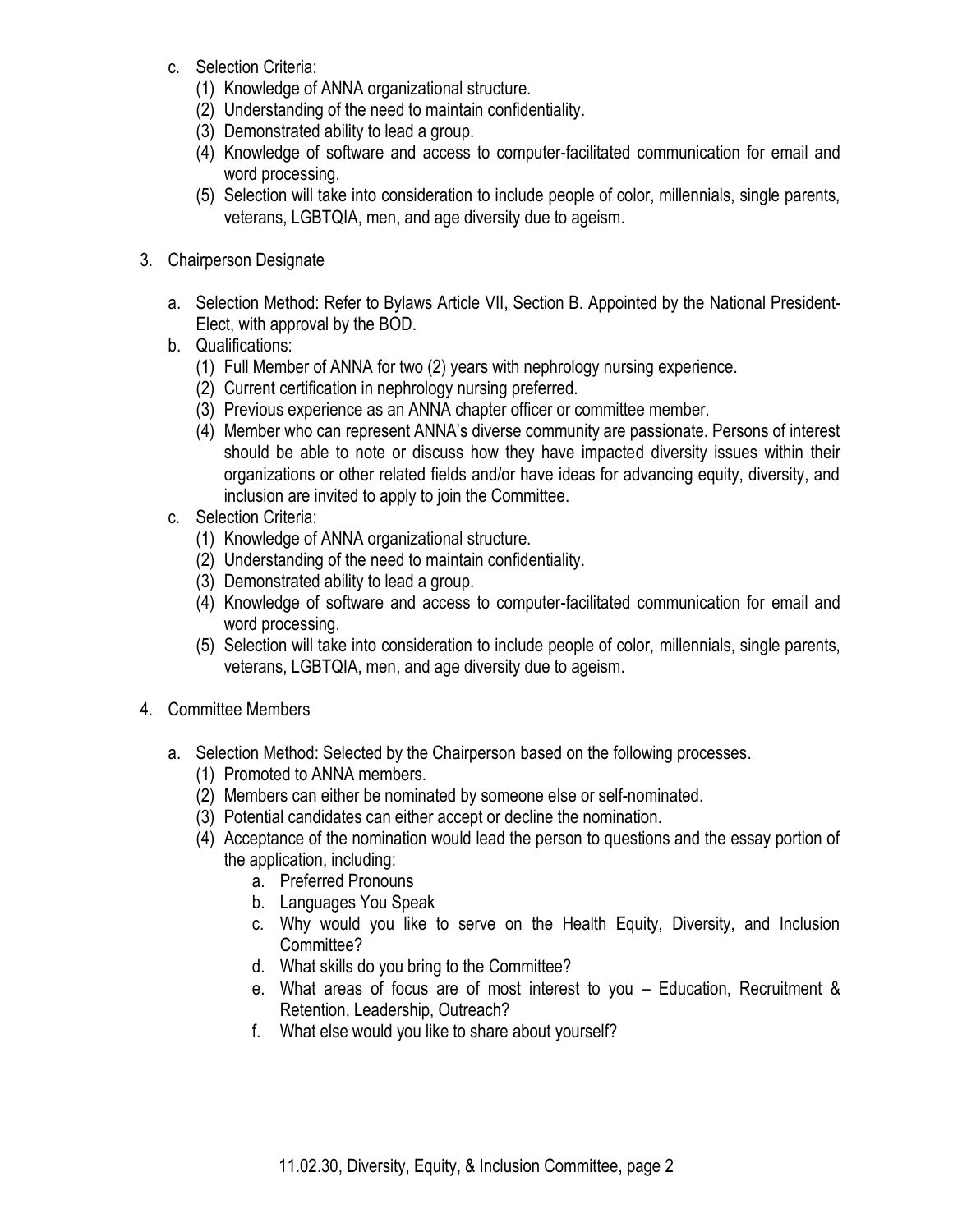- b. Qualifications:
	- (1) Full Member of ANNA for one (1) year.
	- (2) One (1) year commitment.
	- (3) Current certification in nephrology nursing preferred.
	- (4) Member who can represent ANNA's diverse community and who are passionate. Persons of interest should be able to note or discuss how they have impacted diversity issues within their organizations or other related fields and/or have ideas for advancing equity, diversity, and inclusion are invited to apply to join the Committee.
	- (5) Describe your understanding of diversity and why it is important to this position.
- c. Selection Criteria:
	- (1) Understanding of the need to maintain confidentiality.
	- (2) Knowledge of software and access to computer-facilitated communication for email and word processing.
	- (3) Selection will take into consideration to include diversity among members to include people of color, millennials, single parents, veterans, LGBTQIA, men, and age diversity due to ageism.
- d. Number of Committee Members: A minimum of seven (7) members including the Chairperson Designate.

### D. TENURE

- 1. The Chairperson is appointed to serve a two (2) year term one (1) year as Chairperson Designate, followed by one (1) year as Chairperson. May be reappointed.
- 2. Committee Members are appointed for a term of two (2) years with an optional reappointment of one (1) or two (2) years, at which time the member must rotate off the committee for at least one (1) year.
- E. GOVERNED BY CONSTITUTION AND/OR BYLAWS

Article V & Article VII.

- F. ATTENDANCE EXPECTED AT THE FOLLOWING MEETINGS:
	- 1. Chairperson
		- a. National Symposium (outgoing).
		- b. Orientation Webinar as required by the President-Elect (incoming/midterm).
		- c. Committee conference calls.
		- d. Own local ANNA chapter meetings.
	- 2. Chairperson Designate
		- a. Orientation Webinar as required by the President-Elect (incoming).
		- b. Committee conference calls.
		- c. Own local ANNA chapter meetings.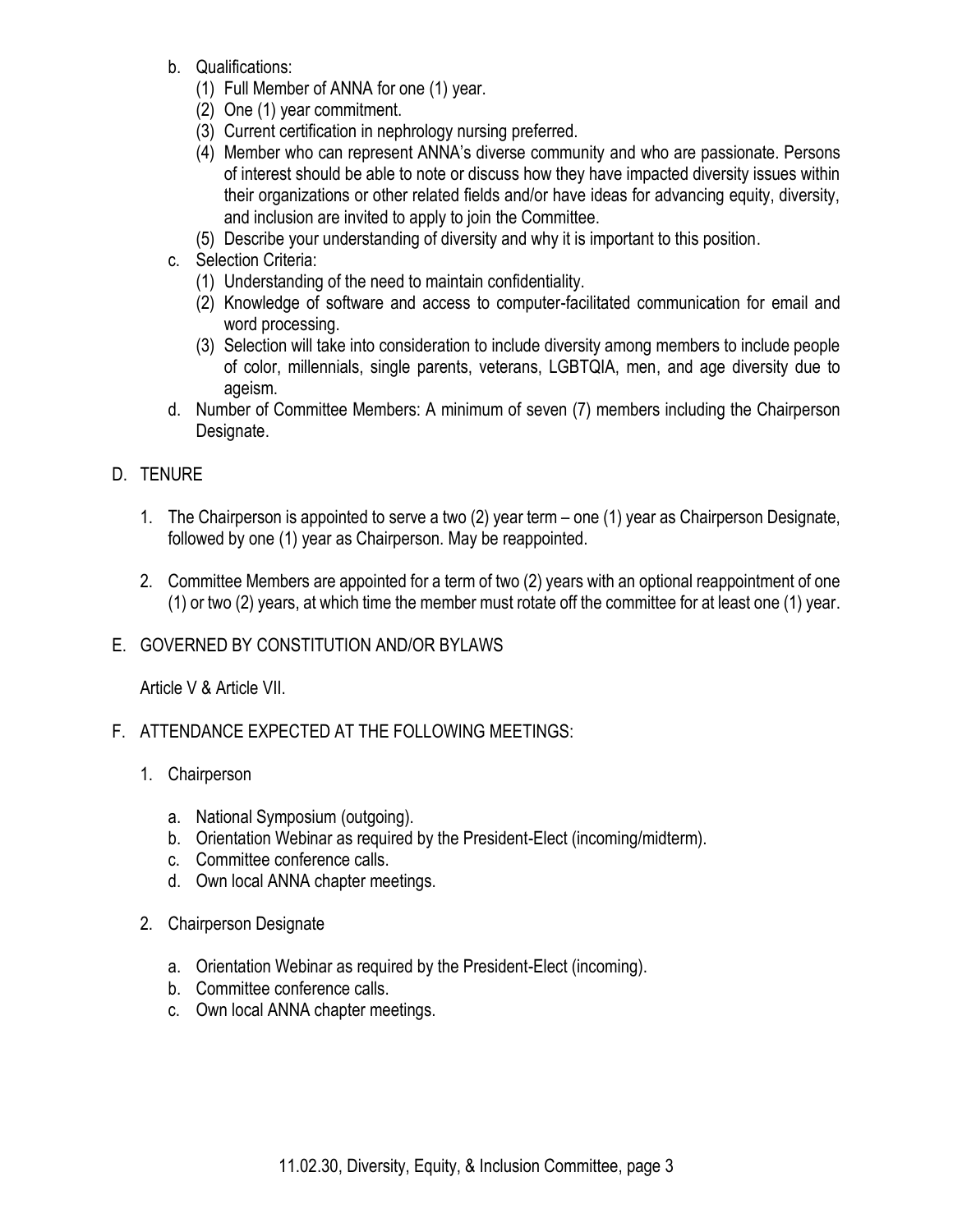#### 3. Committee Members

- a. Committee conference calls.
- b. Own local ANNA chapter meetings.
- **NOTE** Complimentary registration and/or expense reimbursement to ANNA meetings is provided per Policy & Procedure 4.18, *Complimentary Registration and Expense Reimbursement for ANNA Meetings*, and Policy & Procedure 4.19, *Withdrawal of Complimentary Registration and Expense Reimbursement to ANNA Meetings for Non-Functional Committee Member*.

## G. RESPONSIBILITIES OF CHAIRPERSON

- 1. Understands, upholds, and supports the mission, objectives, policies, procedures, and strategic plan of ANNA.
	- a. Serves as a standing Committee Chairperson.
		- (1) Ensures development, revision, and implementation of annual action plan, congruent with the *Nephrology Nursing Scope and Standards of Practice*, to promote the strategic plan.
		- (2) Obtains input from the Board Liaison and appoints committee members.
		- (3) Provides meeting and conference call schedule at the beginning of the fiscal year.
		- (4) Disseminates information as needed, including but not limited to agendas, meeting minutes, conference call information, background information, articles, and other information as requested.
		- (5) Conducts meetings keeping agenda on track and honoring time commitments.
		- (6) Provides the following for *ANNA Update*:
			- Annual Report
			- Additional articles as needed or otherwise requested
		- (7) Reviews role description of position as requested and proposes changes to the National Secretary.
		- (8) Reviews policies and procedures pertinent to the position as requested and proposes changes to the National Secretary.
		- (9) Submits written status report prior to BOD meetings and as requested to the Board Liaison. Notifies the Board Liaison immediately of significant changes or problems.
		- (10)Submits yearly budget and budget for special projects to the National Treasurer. Follows all budget guidelines as directed by ANNA Policy & Procedure.
		- (11)Reviews, evaluates, and responds to all materials received.
		- (12)Prepares and presents ideas, problems, solutions, or programs of organizational and professional interest to the Board Liaison for consideration.
		- (13)Assumes responsibilities delegated to him/her by the National President or BOD.
	- b. Recognizes and advises the Board Liaison of changing outside influences which may influence the decisions of the BOD.
- 2. Mentors and orients the Chairperson Designate.